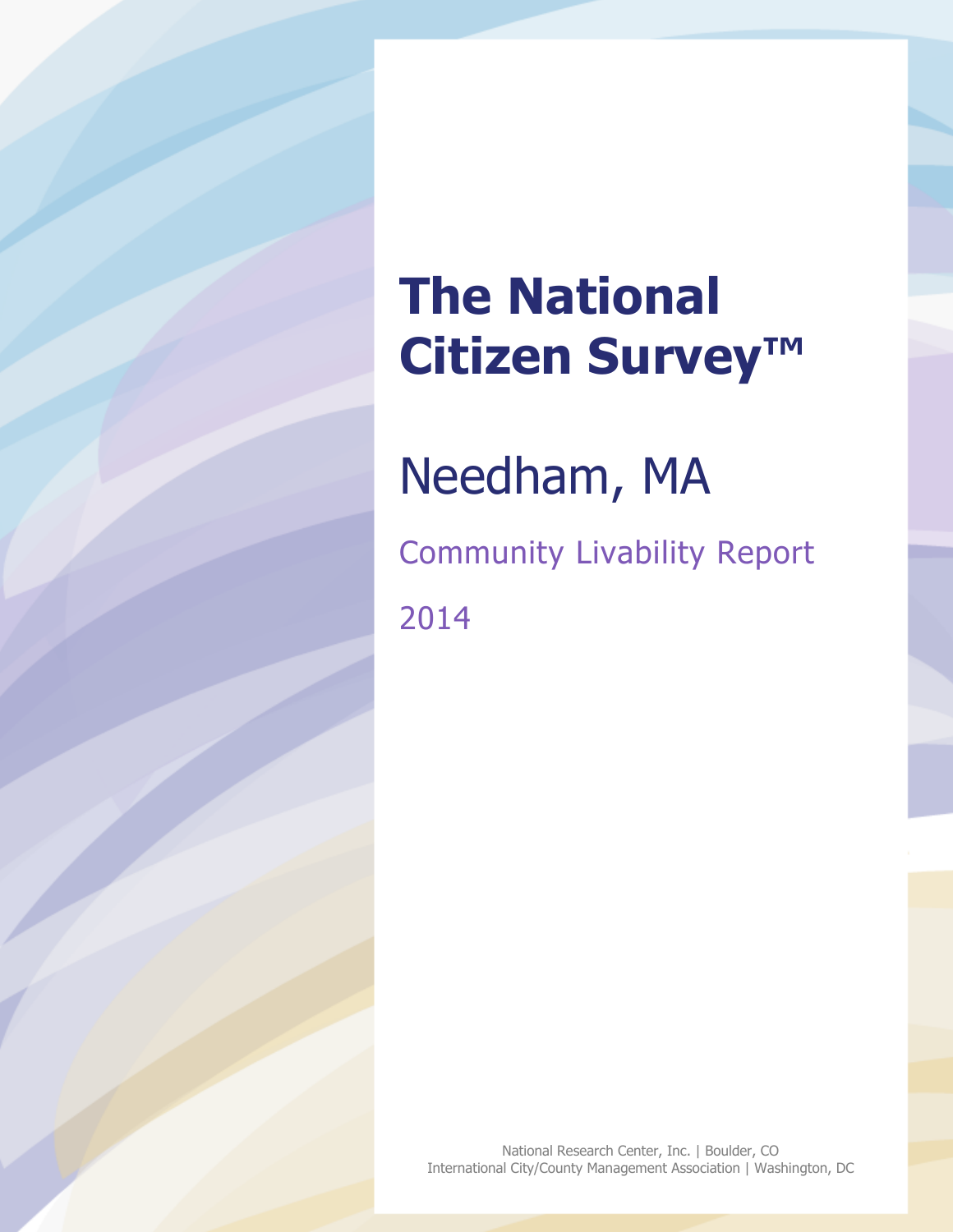### **Contents**

The National Citizen Survey™ © 2001-2014 National Research Center, Inc.

National Research Center, Inc. International City/County Management Association 2955 Valmont Road, Suite 300 777 North Capitol Street NE, Suite 500 Boulder, CO 80301 Washington, DC 20002 www.n-r-c.com • 303-444-7863 www.icma.org • 202-289-ICMA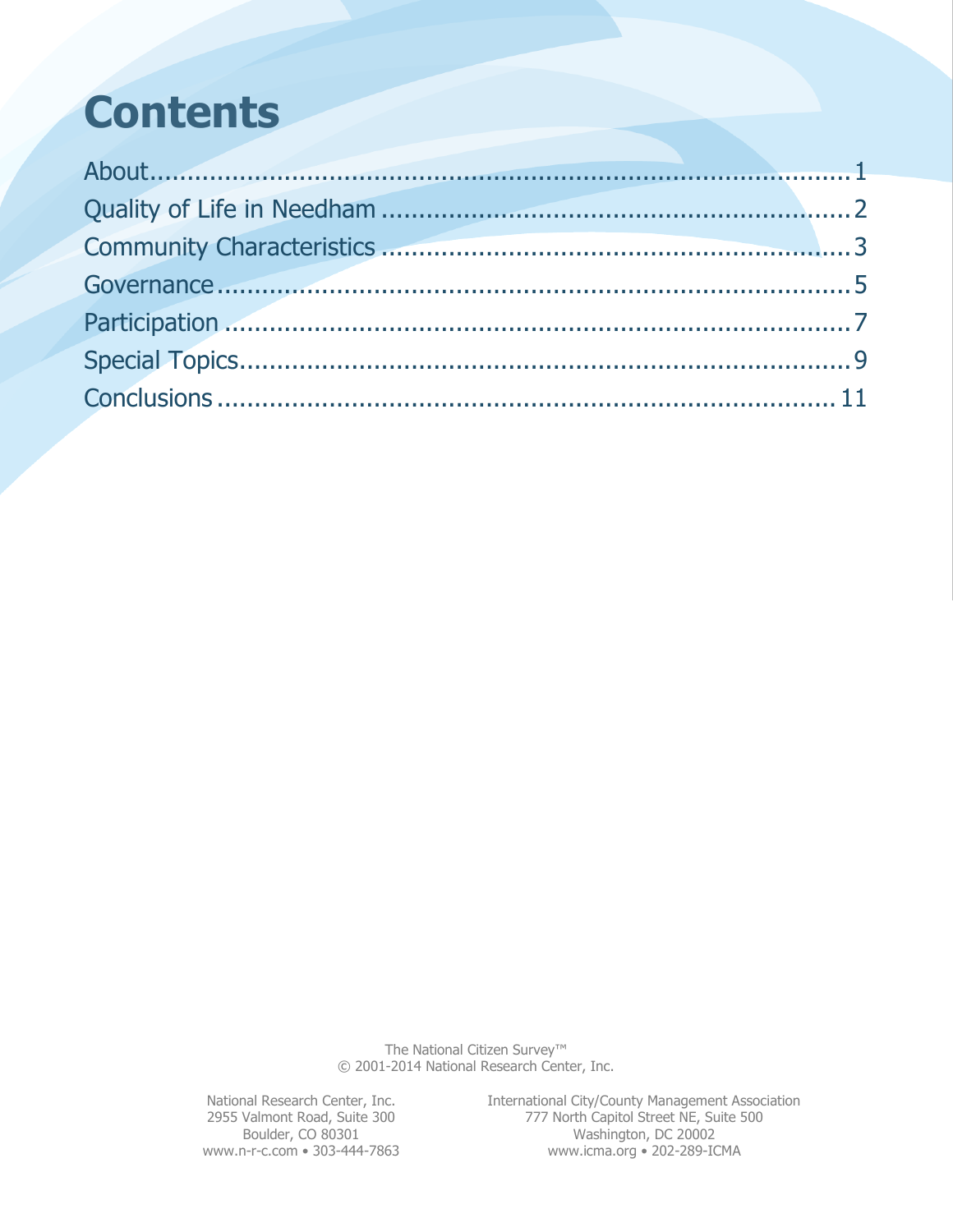### <span id="page-2-0"></span>**About**

The National Citizen Survey™ (The NCS) report is about the "livability" of Needham. The phrase "livable community" is used here to evoke a place that is not simply habitable, but that is desirable. It is not only where people do live, but where they want to live.

Great communities are partnerships of the government, private sector, community-based organizations and residents, all geographically connected. The NCS captures residents' opinions within the three pillars of a community (Community Characteristics, Governance and Participation) across eight central facets of community (Safety, Mobility, Natural Environment, Built Environment, Economy, Recreation and Wellness, Education and Enrichment and Community Engagement).

The Community Livability Report provides the opinions of a representative sample of 546 residents of the Town of Needham. The margin of error around any reported percentage is 4% for the entire sample. The full description of methods used to garner these opinions can be found in the *Technical Appendices* provided under separate cover.

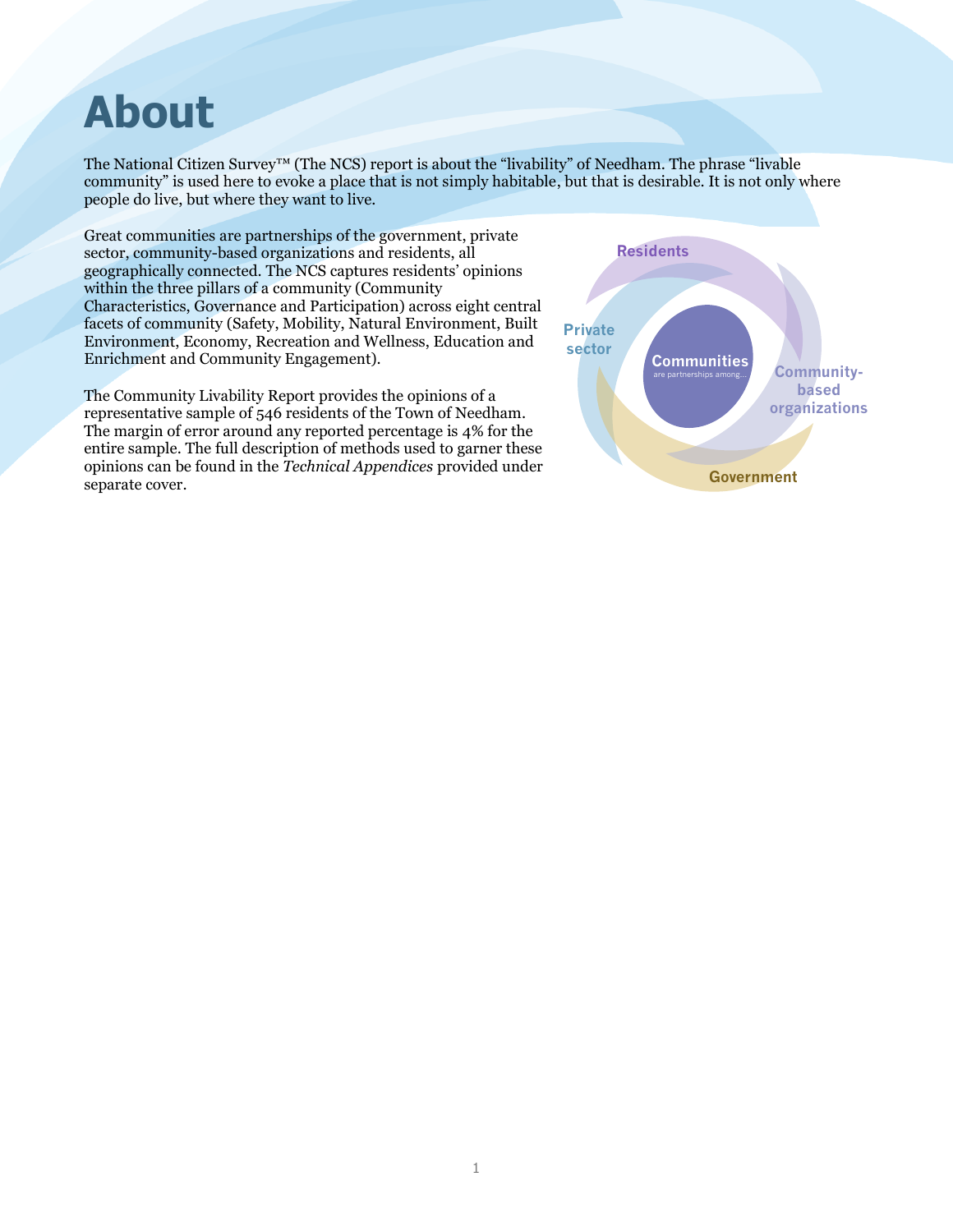# <span id="page-3-0"></span>**Quality of Life in Needham**

Almost all residents rated the quality of life in Needham as excellent or good. This rating was similar to the national benchmark comparison (see Appendix B of the *Technical Appendices* provided under separate cover).

Shown below are the eight facets of community. The color of each community facet summarizes how residents rated it across the three sections of the survey that represent the pillars of a community – Community Characteristics, Governance and Participation. When most ratings across the three pillars were higher than the benchmark, the color for that facet is the darkest shade; when most ratings were lower than the benchmark, the color is the lightest shade. A mix of ratings (higher and lower than the benchmark) results in a color between the extremes.



In addition to a summary of ratings, the image below includes one or more stars to indicate which community facets were the most important focus areas for the community. Residents identified Safety and Economy as priorities for the Needham community in the coming two years. It is noteworthy that Needham residents gave favorable ratings to all of the facets of community. This overview of the key aspects of community quality provides a quick summary of where residents see exceptionally strong performance and where performance offers the greatest opportunity for improvement. Linking quality to importance offers community members and leaders a view into the characteristics of the community that matter most and that seem to be working best.

Details that support these findings are contained in the remainder of this Livability Report, starting with the ratings for Community Characteristics, Governance and Participation and ending with results for Needham's unique questions.

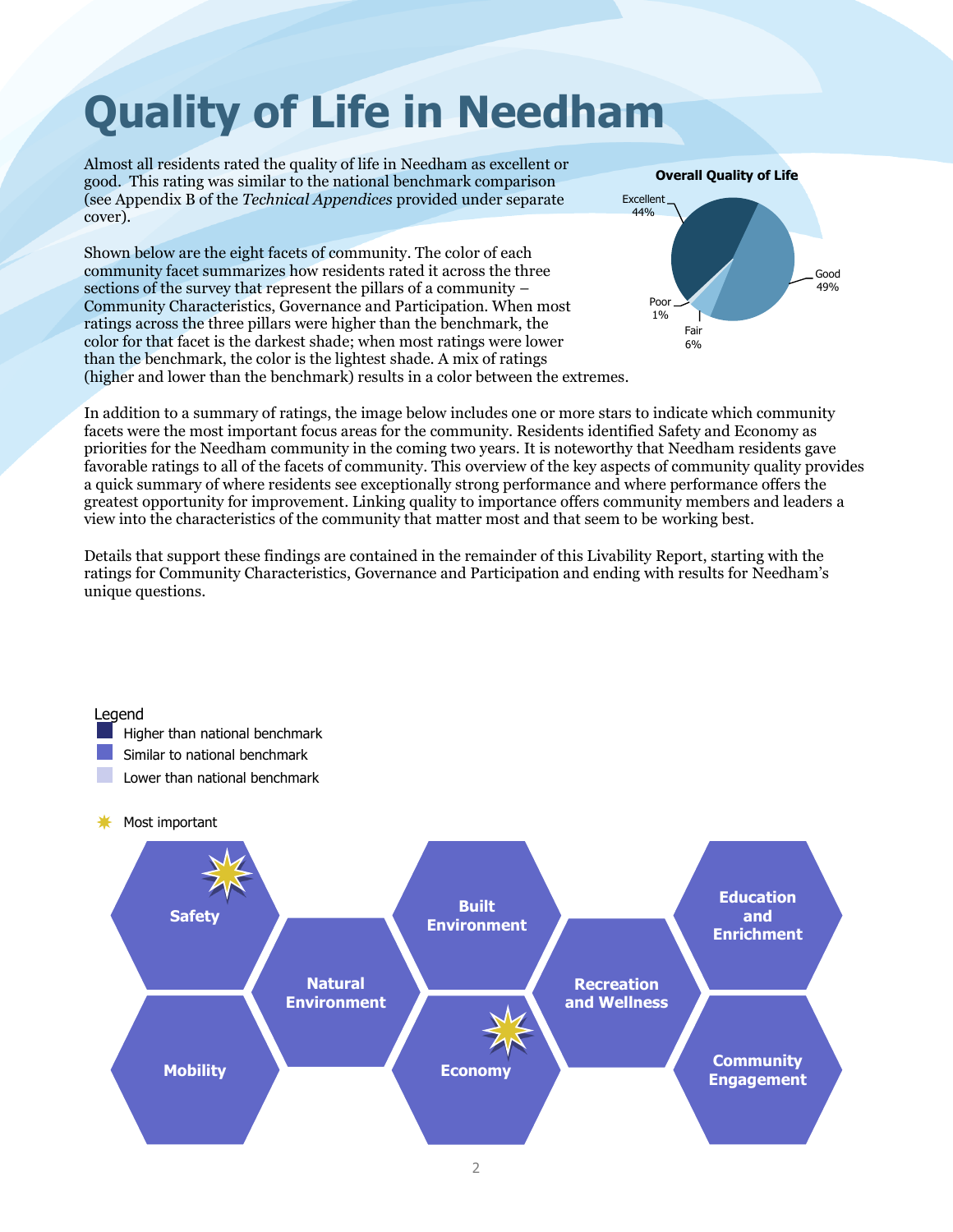### <span id="page-4-0"></span>**Community Characteristics**

### What makes a community livable, attractive and a place where people want to be?

Overall quality of community life represents the natural ambience, services and amenities that make for an attractive community. How residents rate their overall quality of life is an indicator of the overall health of a community. In the case of Needham, 96% rated the Town as an excellent or good place to live. Respondents' ratings of Needham as a place to live were higher than ratings in other communities across the nation.

In addition to rating the Town as a place to live, respondents rated several aspects of community quality including Needham as a place to raise children and to retire, their neighborhood as a place to live, the overall image or reputation of Needham and its overall appearance. At least 9 in 10 respondents gave excellent or good ratings to the overall image of Needham, their neighborhoods and Needham as a place to raise children. These ratings were all higher than the national benchmark comparisons and all had remained stable from 2012 to 2014 (see the *Trends over Time* report under separate cover). About half of the survey respondents gave positive ratings to Needham as a place to retire; this was similar to the benchmark and decreased from 2012 to 2014. Ratings for Needham's overall appearance were positive, stable over time and were rated similar to the benchmark comparison.

Delving deeper into Community Characteristics, survey respondents rated over 40 features of the community within the eight facets of Community Livability. Overall, most aspects of Community Characteristics were similar to the national benchmark comparisons; however 11 were above the national benchmark and three were below the benchmark. Almost all respondents gave high ratings to their overall feeling of safety in Needham and almost all



felt safe in their neighborhoods and downtown. A majority of respondents gave positive ratings to all aspects of Mobility, and these ratings tended to be similar to the national benchmark. Ratings for ease of walking were higher than those in comparison communities. At least 4 in 5 residents gave excellent or good ratings to aspects of Needham's Natural Environment; ratings for the cleanliness of and air quality in Needham were higher than the national benchmarks. Further, ratings for air quality increased from 2012 to 2014. Ratings within the facet of Built Environment tended to be a mix of positive and negative; less than half gave positive ratings to housing options and affordable quality housing in Needham and these ratings were lower than ratings in comparison communities. Ratings within the

facet of Economy were also mixed. The overall economic health of Needham was rated excellent or good by 84% of respondents and was higher than the national benchmark; a majority gave positive ratings to businesses and services in Needham, Needham as a place to visit and Needham as a place to work. Less than 40% gave positive ratings to employment opportunities, shopping opportunities and the cost of living in Needham. Ratings within the facets of Recreation and Wellness, Education and Enrichment and Community Engagement were all rated as excellent or good by a majority of respondents and were all at least similar to the national benchmarks.

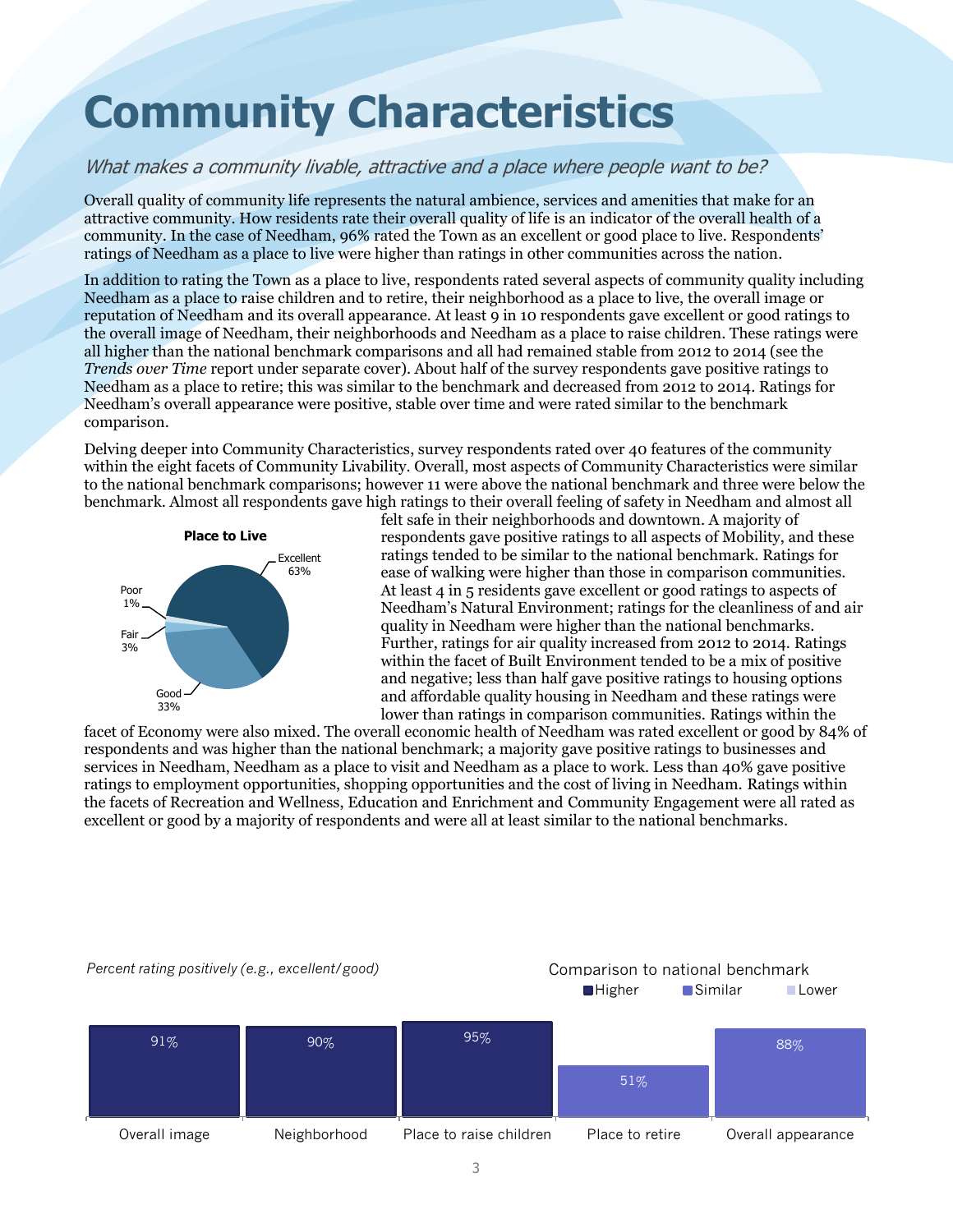#### Figure 1: Aspects of Community Characteristics

| Percent rating positively<br>(e.g., excellent/good, | <b>SAFETY</b>                                       |    |
|-----------------------------------------------------|-----------------------------------------------------|----|
|                                                     | Overall feeling of safety                           |    |
| very/somewhat safe)                                 | Safe in neighborhood                                |    |
|                                                     | Safe downtown/commercial area                       |    |
|                                                     | <b>MOBILITY</b>                                     |    |
|                                                     | Overall ease of travel                              |    |
| Comparison to national<br>benchmark                 | Paths and walking trails                            |    |
|                                                     | Ease of walking                                     |    |
| ■ Higher                                            | Travel by bicycle                                   |    |
|                                                     | Travel by public transportation                     |    |
| ■Similar                                            | Travel by car                                       |    |
|                                                     | Public parking                                      |    |
| $\blacksquare$ Lower                                | <b>Traffic flow</b>                                 |    |
|                                                     | NATURAL ENVIRONMENT                                 |    |
|                                                     | Overall natural environment                         |    |
|                                                     | Cleanliness                                         |    |
|                                                     | Air quality                                         |    |
|                                                     | <b>BUILT ENVIRONMENT</b>                            |    |
|                                                     | Overall built environment                           |    |
|                                                     |                                                     |    |
|                                                     | New development in Needham                          |    |
|                                                     | Affordable quality housing                          | 2! |
|                                                     | Housing options                                     |    |
|                                                     | Public places                                       |    |
|                                                     | <b>ECONOMY</b>                                      |    |
|                                                     | Overall economic health                             |    |
|                                                     | Vibrant downtown/commercial area                    |    |
|                                                     | <b>Business and services</b><br>Cost of living      |    |
|                                                     |                                                     |    |
|                                                     |                                                     |    |
|                                                     |                                                     |    |
|                                                     |                                                     |    |
|                                                     |                                                     |    |
|                                                     |                                                     |    |
|                                                     |                                                     |    |
|                                                     |                                                     |    |
|                                                     |                                                     |    |
|                                                     | Health care<br>Food                                 |    |
|                                                     |                                                     |    |
|                                                     | Recreational opportunities<br>Fitness opportunities |    |
|                                                     | EDUCATION AND ENRICHMENT                            |    |
|                                                     | Education and enrichment opportunities              |    |
|                                                     | Religious or spiritual events and activities        |    |
|                                                     | Cultural/arts/music activities                      |    |
|                                                     | Adult education                                     |    |
|                                                     | K-12 education                                      |    |
|                                                     |                                                     |    |
|                                                     | Child care/preschool<br>COMMUNITY ENGAGEMENT        |    |
|                                                     | Social events and activities                        |    |
|                                                     |                                                     |    |
|                                                     |                                                     |    |
|                                                     |                                                     |    |
| Opportunities to participate in community matters   |                                                     |    |
|                                                     | Opportunities to volunteer                          |    |

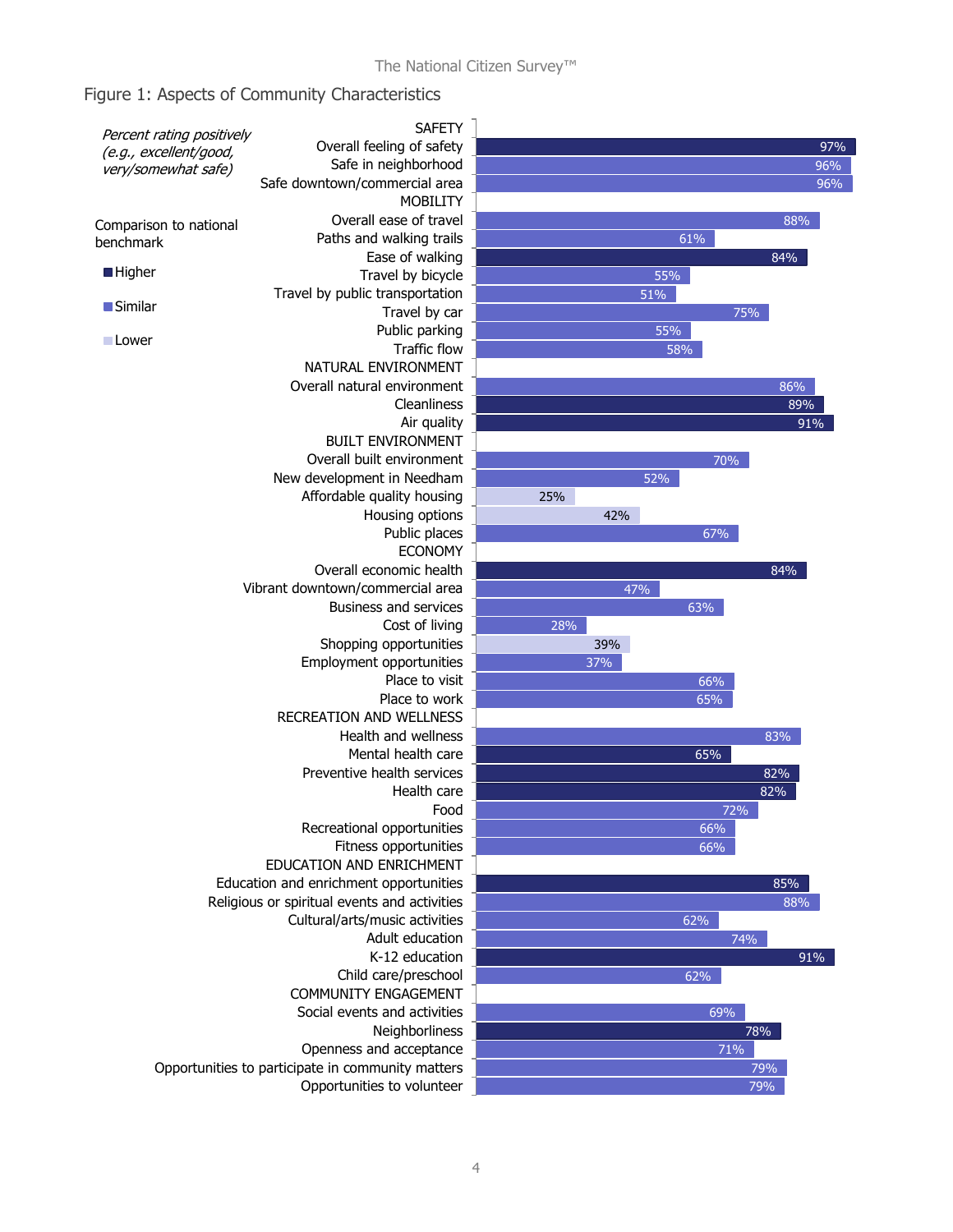### <span id="page-6-0"></span>**Governance**

### How well does the government of Needham meet the needs and expectations of its residents?

The overall quality of the services provided by Needham as well as the manner in which these services are provided are a key component of how residents rate their quality of life. About 85% of residents gave positive ratings to the overall quality of services provided by the Town, while only 50% gave positive ratings to the services provided by the Federal Government. Both of these ratings were similar to the national benchmark and remained stable from 2012 to 2014.

Survey respondents also rated various aspects of Needham's leadership and governance. About two-thirds of respondents or higher rated the value of services for taxes paid, the overall direction of Needham, welcoming citizen involvement, confidence in Town government, acting in the best interest of Needham, being honest and treating all residents fairly as excellent or good. About four out of five residents rated the quality of the customer service provided by Town employees as excellent or good. These ratings were all similar to the benchmark and remained stable from 2012 to 2014 (when comparisons were available).

Respondents evaluated over 30 individual services and amenities available in Needham. Most aspects of Governance were similar to the national benchmark, none were lower than the benchmark and four were higher. Ratings for police services, crime prevention, and drinking water and health services were all higher than in comparison communities. Ratings within the facet of Safety were particularly high; about 9 in 10 gave excellent or good ratings to police, fire, ambulance/EMS, crime prevention and fire prevention. Further, at least threequarters of respondents gave positive ratings to animal control and emergency preparedness. A majority of



residents gave positive ratings to all aspects of Natural Environment, Built Environment, Economy, Recreation and Wellness, Education and Enrichment and Community Engagement. Ratings within Mobility were somewhat mixed; ratings declined for 5 of the 8 aspects from 2012 to 2014.

*Percent rating positively (e.g., excellent/good)* Comparison to national benchmark

■Higher **Bimilar** Lower

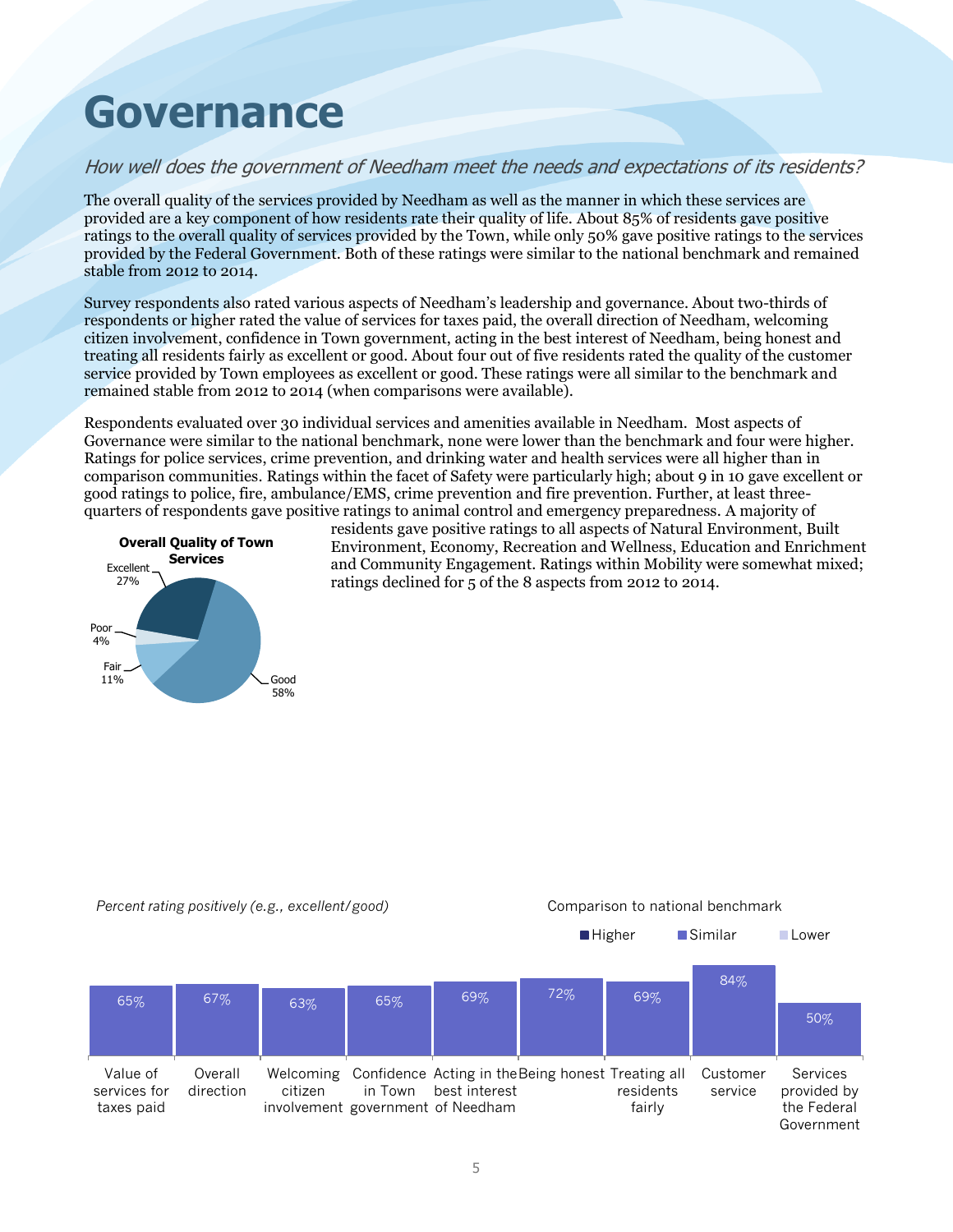#### Figure 2: Aspects of Governance

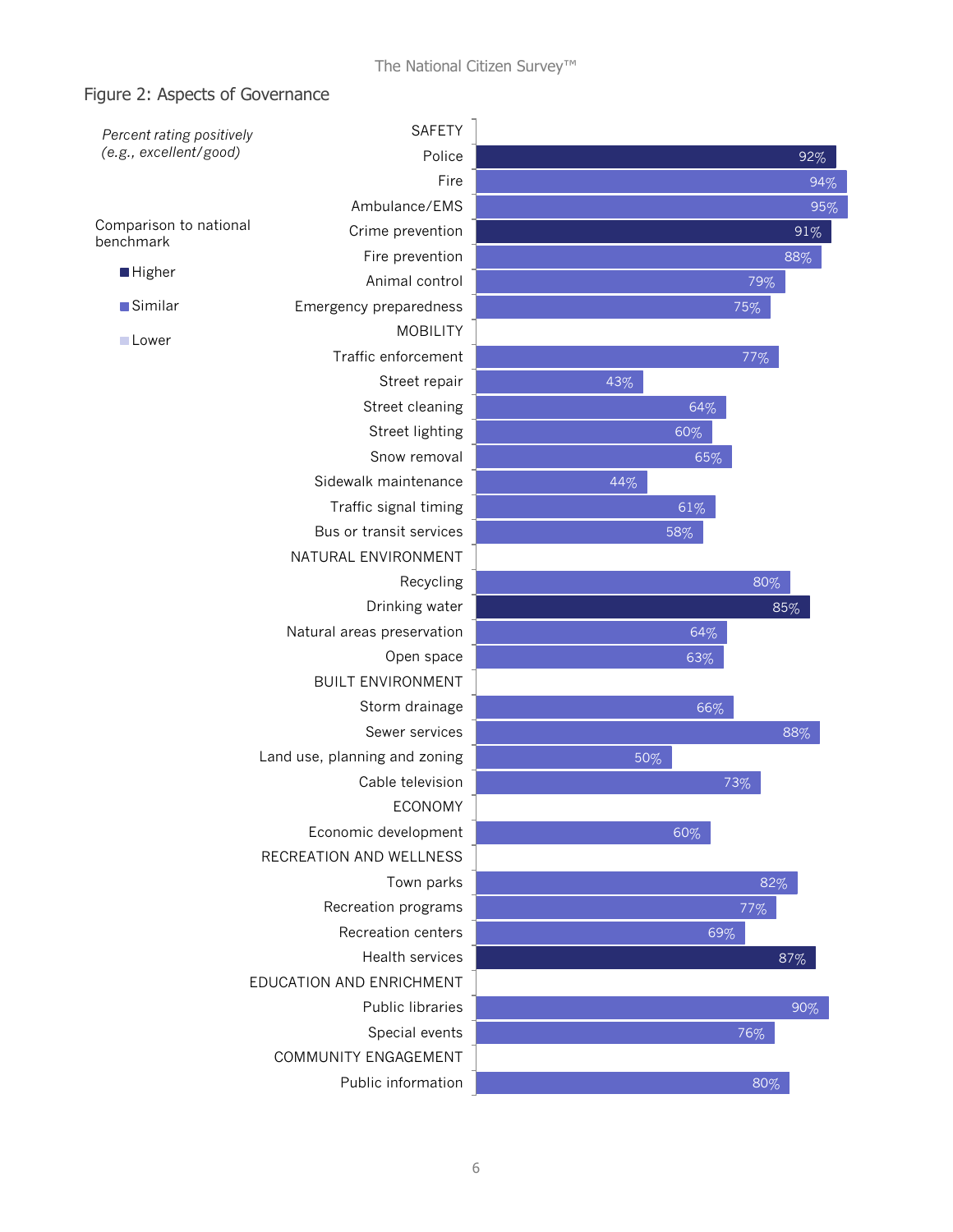### <span id="page-8-0"></span>**Participation**

### Are the residents of Needham connected to the community and each other?

An engaged community harnesses its most valuable resource, its residents. The connections and trust among residents, government, businesses and other organizations help to create a sense of community; a shared sense of membership, belonging and history. About 85% of residents gave excellent or good ratings to the overall sense of community in Needham, this rating is higher than the national benchmark and remained stable from 2012 to 2014. About 89% of residents planned to stay in Needham for the next five years, and almost all would recommend living in Needham. A majority reported contacting a Town employee in the last 12 months. All of these ratings were similar to the national benchmark and remained stable from 2102 to 2014.

The survey included over 30 activities and behaviors for which respondents indicated how often they participated in or performed each, if at all. Reported rates of participation by Needham residents tended to be similar to or higher than rates of participation in comparison communities. More Needham residents than in comparison communities had used public transportation instead of driving, walked or biked instead of driving, recycled at home, felt the economy would have a positive impact on their income, used the Needham Public library, attended a Town sponsored event, and voted in local elections; also, more had not reported a crime or observed a code violation. At least 9 in 10 respondents had recycled at home, purchased goods or services in Needham, talked to or visited with neighbors and read or watched local news; a similar number had not reported a crime or been the victim of a crime.



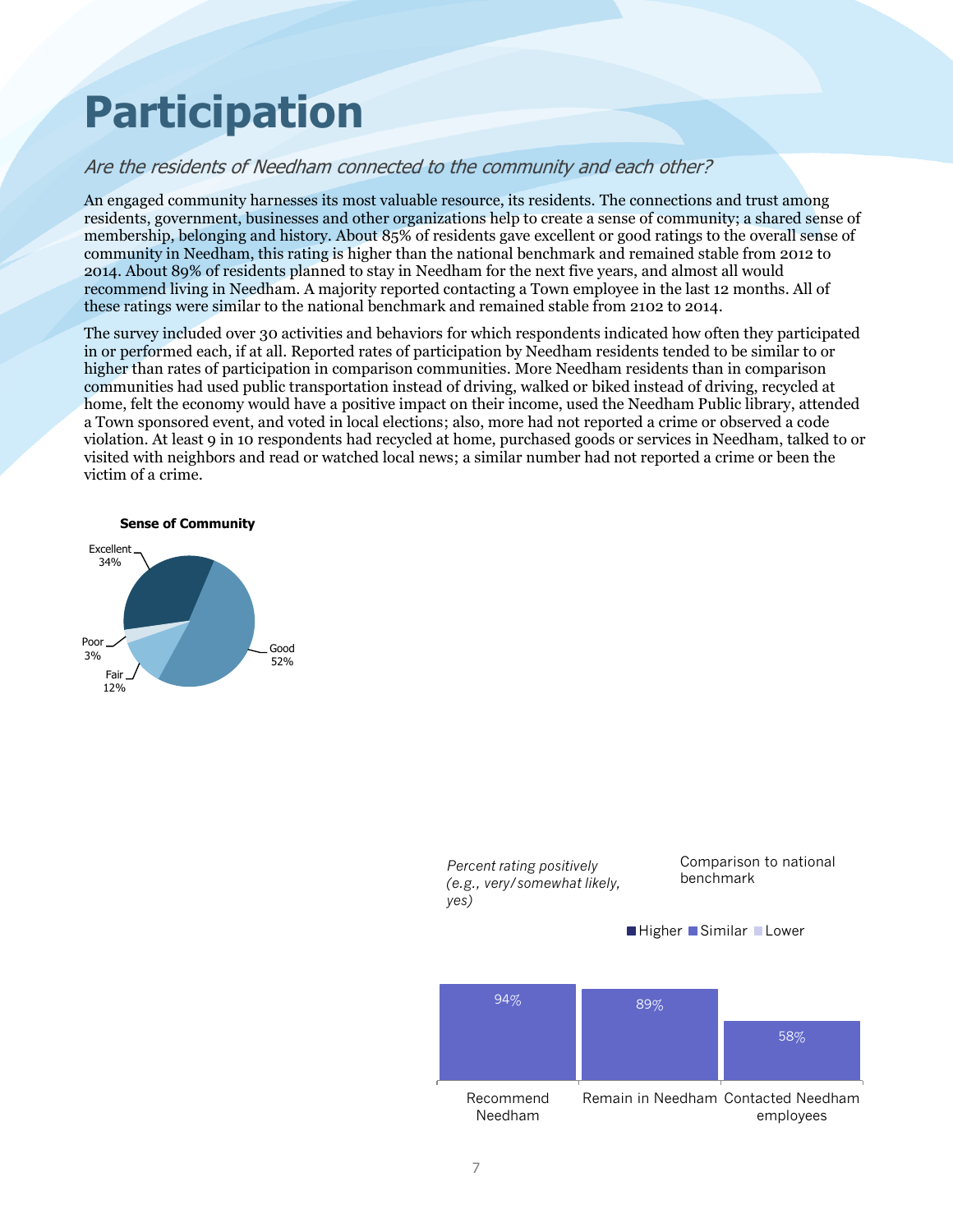### Figure 3: Aspects of Participation

| Percent rating positively                              | <b>SAFETY</b>                                     |        |                |
|--------------------------------------------------------|---------------------------------------------------|--------|----------------|
| (e.g., yes, more than                                  | Stocked supplies for an emergency                 | 35%    |                |
| once a month,<br>always/sometimes)                     | Did NOT report a crime                            |        |                |
|                                                        | Was NOT the victim of a crime                     |        |                |
| Comparison to national                                 | <b>MOBILITY</b>                                   |        |                |
| benchmark                                              | Used public transportation instead of driving     |        | 50%            |
| <b>Higher</b>                                          | Carpooled instead of driving alone                |        | 47%            |
| ■Similar                                               | Walked or biked instead of driving                |        |                |
|                                                        | NATURAL ENVIRONMENT                               |        |                |
| <b>Lower</b>                                           | Conserved water                                   |        |                |
|                                                        | Made home more energy efficient                   |        |                |
|                                                        | Recycled at home                                  |        |                |
|                                                        | <b>BUILT ENVIRONMENT</b>                          |        |                |
|                                                        | Did NOT observe a code violation                  |        |                |
|                                                        | NOT under housing cost stress                     |        |                |
|                                                        | <b>ECONOMY</b>                                    |        |                |
|                                                        | Purchased goods or services in Needham            |        |                |
|                                                        | Economy will have positive impact on income       | 34%    |                |
|                                                        | Work in Needham                                   | 35%    |                |
|                                                        | RECREATION AND WELLNESS                           |        |                |
|                                                        | Used Needham recreation centers                   |        | 55             |
|                                                        | Visited a Town park                               |        |                |
|                                                        | Ate 5 portions of fruits and vegetables           |        |                |
| Participated in moderate or vigorous physical activity |                                                   |        |                |
|                                                        | In very good to excellent health                  |        |                |
|                                                        | EDUCATION AND ENRICHMENT                          |        |                |
|                                                        | Used Needham Public Library                       |        |                |
|                                                        | Participated in religious or spiritual activities |        | 5 <sub>0</sub> |
|                                                        | Attended a Town-sponsored event                   |        |                |
|                                                        | COMMUNITY ENGAGEMENT                              |        |                |
|                                                        | Campaigned for an issue, cause or candidate       | 29%    |                |
|                                                        | Contacted Needham elected officials               | 22%    |                |
|                                                        | Volunteered                                       |        | 50%            |
|                                                        | Participated in a club                            | 36%    |                |
|                                                        | Talked to or visited with neighbors               |        |                |
|                                                        | Done a favor for a neighbor                       |        |                |
|                                                        | Attended a local public meeting                   | 23%    |                |
|                                                        | Watched a local public meeting                    | $31\%$ |                |
|                                                        | Read or watched local news                        |        |                |
|                                                        | Voted in local elections                          |        |                |



87%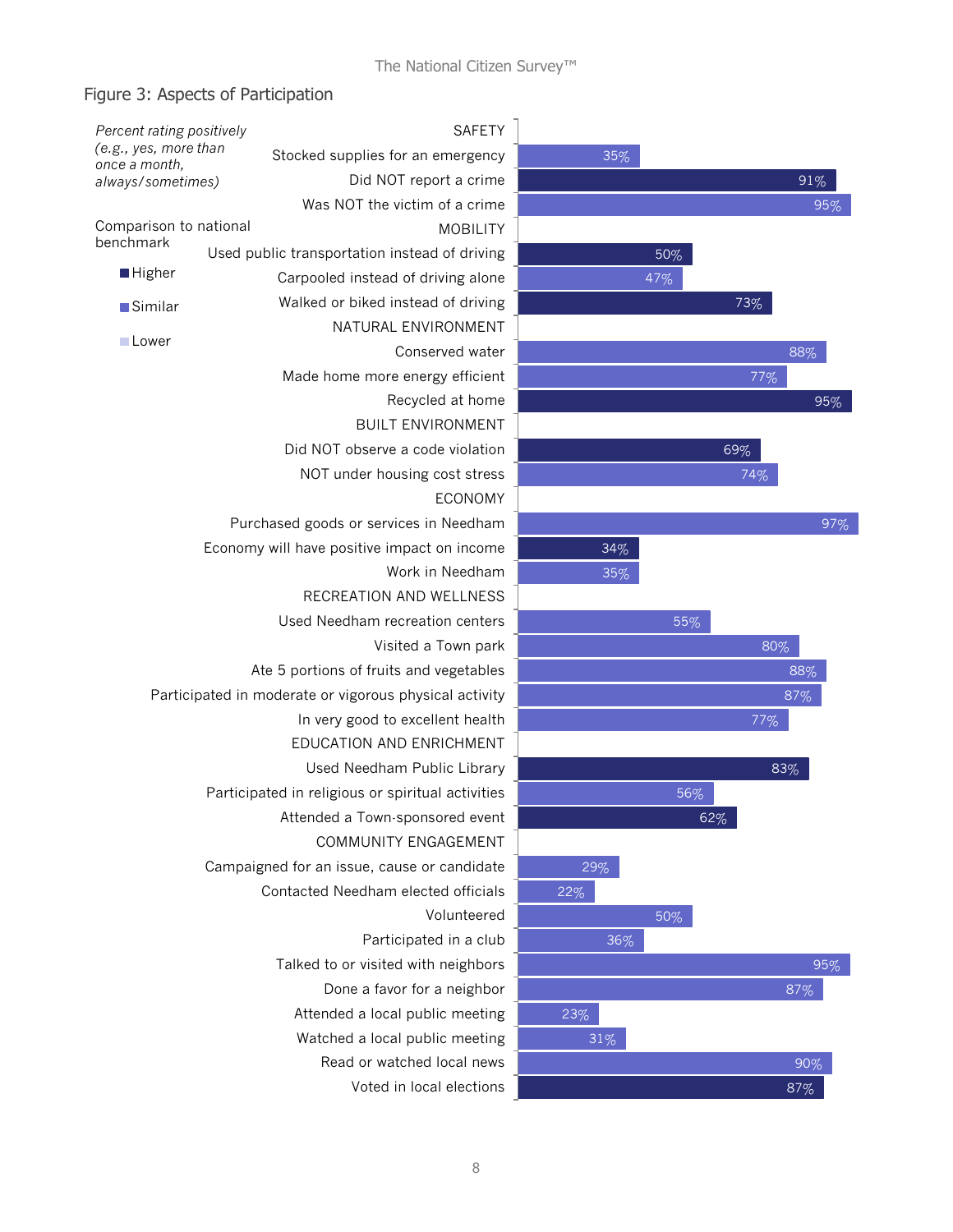## <span id="page-10-0"></span>**Special Topics**

The Town of Needham included three questions of special interest on The NCS. The first question asked respondents to indicate how much they used different social media sources to obtain news. About 85% indicated that online news sites were a major or minor source of news, while about half indicated that they used Facebook as a news source. About one-third indicated that blogs were a news source, and less than one-quarter of respondents indicated that Twitter was a news source.

Respondents were then asked to indicate how likely they would be to use different types of social media to obtain news about the Town of Needham. About 4 in 5 said they would be likely to use the Town website. About onethird were likely to use the Town Facebook page or Town blogs to obtain news. Only about 17% said they would be likely to use the Town Twitter feed as a news source.

#### Figure 4: Current Social Media Information Sources

Please indicate how much of a source, if at all, each of the following types of social media is for you to obtain news:





Please indicate how likely or unlikely you would be to use each of the following methods to obtain news about the Town of Needham:



Very likely **Somewhat likely**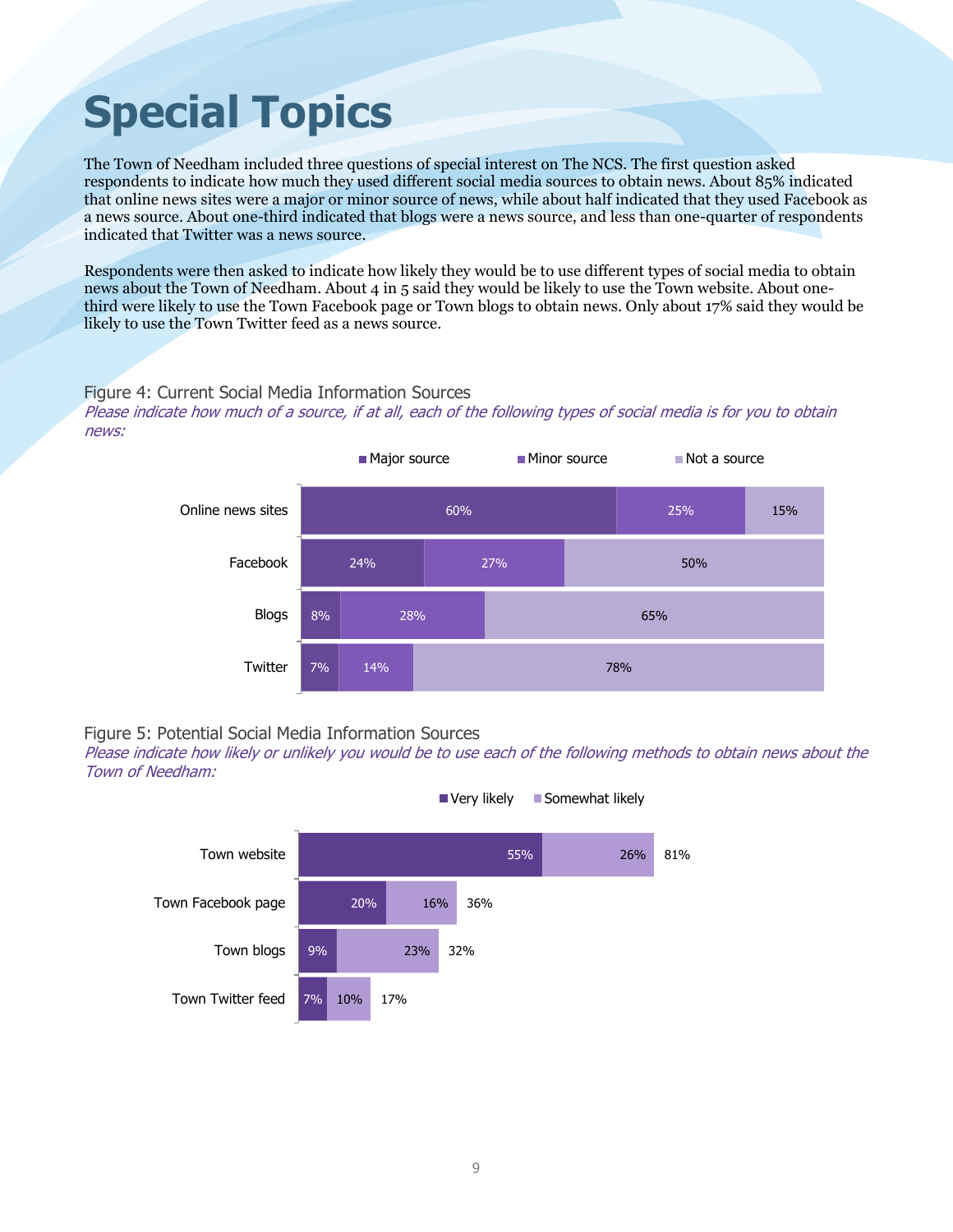The final special interest question asked respondents to indicate their support for limiting or reducing hours at the Recycling Transfer Station (RTS) on Tuesdays, Wednesday, Thursdays or Fridays. A majority of respondents indicated support for closing or limiting hours on Wednesday or Thursdays. Close to half supported closing or limiting hours on Tuesdays; while only about one-third supported closing or limiting hours on Fridays.

#### Figure 6: Closing or Reducing Hours for the Recycling Transfer Station

The Recycling Transfer Station (RTS) is currently open to the public Tuesday-Saturday 7:30am-4pm. The Town is considering closing or reducing hours on Tuesday, Wednesday, Thursday or Friday in order to reduce costs. (Saturday hours would not be affected.) If such changes are needed to reduce costs, to what extent would you support or oppose each of the following options?